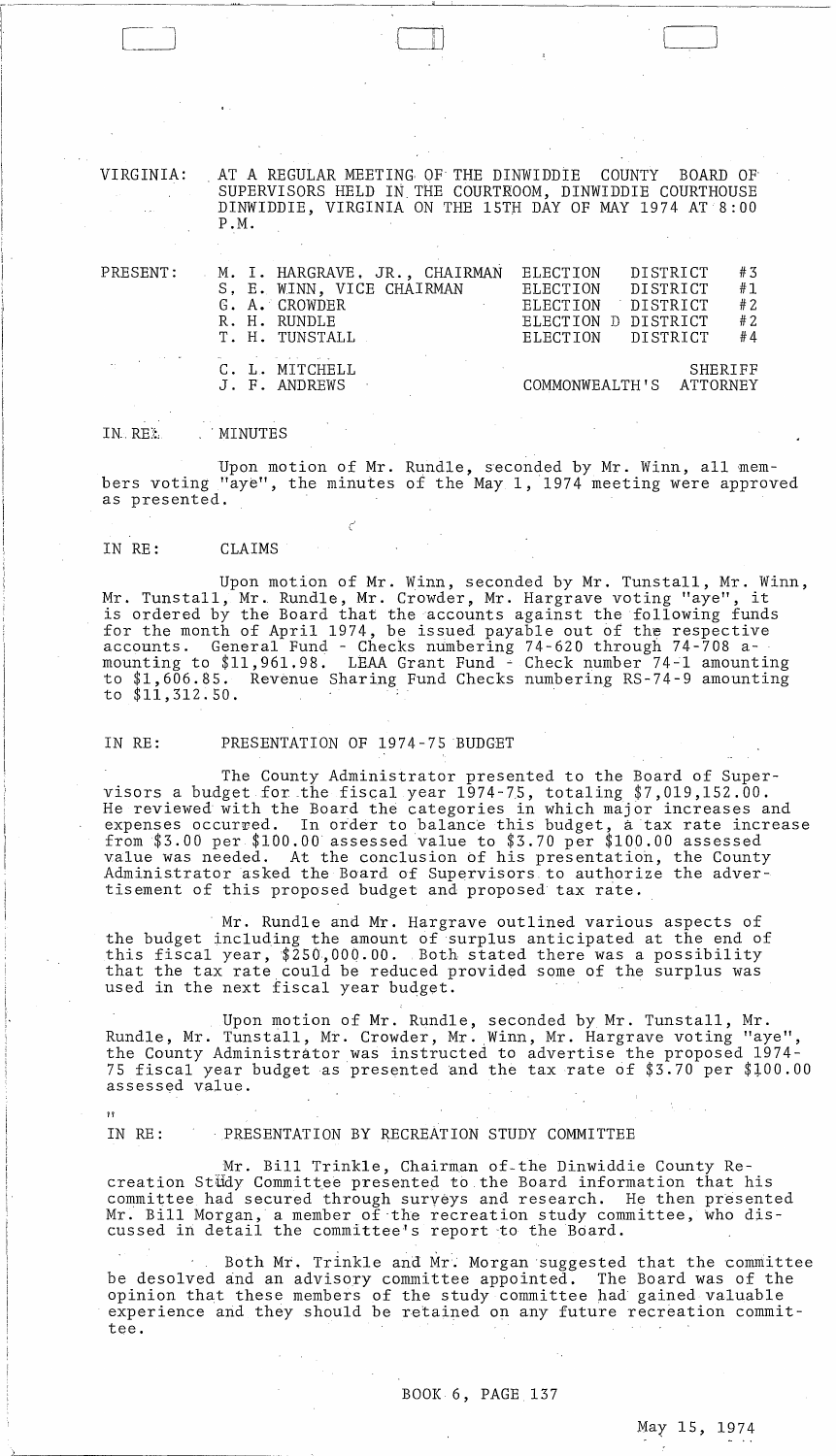Mr. Trinkle, Mr. Morgan and the Board discussed at length how best the County should participate in a recreation program for this coming summer.

Upon motion of Mr. Rundle, seconded by Mr. Crowder, Mr. Rundle, Mr. Crowder, Mr. Winn, Mr. Tunstall, Mr. Hargrave voting "aye", the Board of Supervisors established a recreation program for the coming summer months under the following guidelines:

1. The School Board would be the agency of the County that would supervise this summer recreational program.

2. Money appropriated would go to the School Board for disbursement at their discretion.

3. Any improvements made to recreational facilities at schools would be approved by the School Board.

4. An amount of \$6,000.00 plus the salary of a director of recreation is appropriated for the period May 15 to July 1, 1974.

The Board of Supervisors had included in its budget for the 1974-75 fiscal year,  $$10,000.00$  for reecreation programs.

### IN RE: DISCUSSION OF DOG SITUATION IN THE COUNTY

At the previous meeting, the Board of Supervisors had decided to set aside a large portion of the May 15th meeting to discuss the dog situation that exists in Dinwiddie County, and to ask the citizens of the County to come forth and state their reasons for (1) Supporting the present ordinance that allows dogs to run free throughout the County, or (2) To designate areas in the County that dogs are to be restricted, or (3) To restrict dogs throughout the entire County.

Several people spoke in favor of confinement of dogs, in particular sections of the County and others spoke against confining dogs at all. Mrs. Ann Scarborough outlined several conditions that the Board should consider if it decided to confine dogs, and several regardless if they decided to confine or let them continue to roam. At the completion of the discussion, a show of hands indicated that 23 were against confining dogs at all. Seventeen were in favor of restricting the number of dogs to two that were allowed inppopulated areas. Seven people voted in favor of confinement to designated areas.

Several meetings back, the SPCA had submitted to the Board, rules that whey desired the Dinwiddie County Dog Warden to abide by. The Board thought most of them were reasonable, and, suggested that the SPCA and the Dog Warden come to some agreement on abiding by these rules. Mr. Kerry L. Giannotti, representing the Dinwiddie SPCA, stated that the Dog Warden was not abiding by the rules that the SPCA had submitted to the Board and that he was not abiding by the animals and fowl cordinance of Dinwiddie County. In addition to these violations he cited the inhumane treatment of dogs byathe Dog Warden. At the conclusion of his remarks, he asked that the Board of Supervisors demand the resignation of the Dog Warden. The Chairman repponded by stating that the accusations made by Mr. Giannotti would be discussed and appropriate action taken.

At the conclusion of the dog discussion, the Chairman  $\rightarrow$ 2declared a ten minute recess at 10:30 P.M.

 $\mathbf{L}^{\left(1\right)}$ 

#### IN RE: LEW JONES. VILLAGE SUBDIVISION WATER SYSTEM

 $\overline{C^{\bullet}}{}^{\mu\nu}$  , and  $\tilde{\lambda}_{\alpha} = \frac{1}{\sqrt{2}} \frac{1}{\sqrt{2}} \tilde{\lambda}_{\alpha} \tilde{\lambda}_{\beta}$ 

At the last Board meeting, Mr. Carl Mason, developer of Lew Jones Village Subdivision,, appeared before the Board to request that he be granted permission to install a water system in his subdivision. He presented the plans and specifications of his water system, along with a letter from Mr. W. Allen Carter, Branch Manager of VACO Inc. in South Hill stating the system was adequate. The Board of Supervisors indicated they wished their engineering firm of R. Stuart Royer & Associates to review this water system to determine if it met the standards that the Board must use as stated in 15.1-343 of the Code of Virginia. Mr. Mason told the Board that the State Health Department would review this system and he felt that that was sufficient to meet the County's standards. The Board instructed the County Administrator to consult the State Health Department to find out how

-\_ .. \_----,j

 $\label{eq:2.1} \mathcal{L}_{\text{max}} = \mathcal{L}_{\text{max}} = \mathcal{L}_{\text{max}}$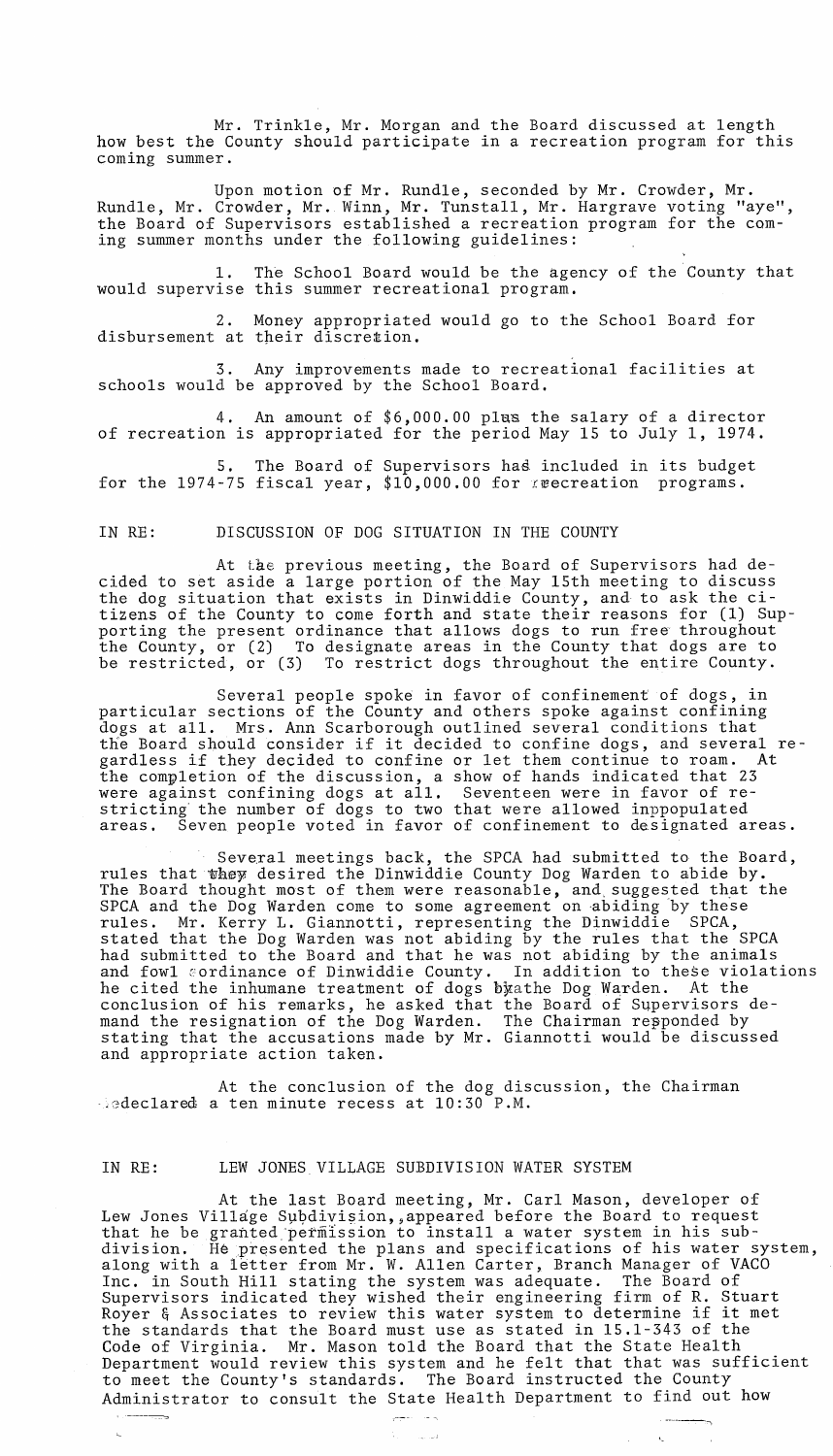extensive their review would be and if they would satisfy the County's requirements.

The Chairman called upon the County Administrator to advise the Board of his findings. The County Administrator told the Board that he had talked with Mr. Underhill of the State Health Department and he assured him that the State Health Department not only would look at this water system from the sanitary stand point, but also at the adequacy of the, pumps, pipes and well capacity.

Upon motion of Mr. Rundle, seconded by Mr. Winn, all members voting "aye", the water system to be installed in the Lew Jones Subdivision was approved in accordance with Section 15.1-341 and 343 of the Code of Virginia.

# IN RE: LEW JONES VILLAGE SUBDIVISI0N SEWER SYSTEM,

The County Administrator advised the Board that Mr. Mason desired to put a central sewer system in his subdivision. Since the Farmer's Home Administration was financing the bulk of the construction in Mr. Masoniss subdivision, that hthey needed a resolution from the Board stating the Board's concurrence with the installation of a central sewer system in Lew Jones Village Subdivision.

Upon motion of Mr. Tunstall, seconded by Mr. Winn, all members voting "aye", the Board agreed that it would he beneficial to all if *NT.* Mason would install a central sewer system in Lew Jones Village Subdivision and instructed the County Administrator to convey this resolution to the Farmer's Home Administration and Mr. Mason.

IN RE: CONSTRUCTION OF DOG POUND

 $\Box$ 

The Board, having heard this evening several comments about the lack of adequate facilities in Dinwiddie County to house dogs picked up by the Warden, discussed the matter of constructing a dog pound. The money budgeted for the pound was in the coming fiscal year, but it was thought that work should begin now on as-<br>sembling information that would lead to bids being accepted. IN KE: CONSIKUCIION OF DOG POOND<br>The Board, having heard this evening several comm<br>about the lack of adequate facilities in Dinwiddie County to<br>dogs picked up by the Warden, discussed the matter of constr<br>a dog pound. The

Upon motion of Mr. Tunstall, seconded by Mr. Winn, all members voting "aye", the County Administrator was authorized to proceed with securing information about the location, design and approximate  $cost$  of  $a$  dog pound.

IN RE: DISCUSSION OF SPCA CHARGES WITH DOG WARDEN

 $\frac{1}{\sqrt{2}}$ 

 $\sim$ 

The Board felt that the matter regarding the SPCA charges against the Dog Warden should be discussed this evening and all means taken to resolve the differences. Some of the charges against  $Mr$ . Chappell are as follows:

1. Disposing of dogs by shooting them rather than giving them nebutal injections.

2. Not keeping dogs the proper length of time before disposing.of them.

3. The dog pound presently provided by the County and maintained by Mr. Chappell was not adequate.

4. That Mr. Chappell had not contacted the SPCA about dogs available for adoption.

5. That the Dog Warden treated dogs in'an inhumane manner.

BOOK 6, PAGE 138

 $\langle \cdot, \cdot \rangle$ 

 $\sim 10$